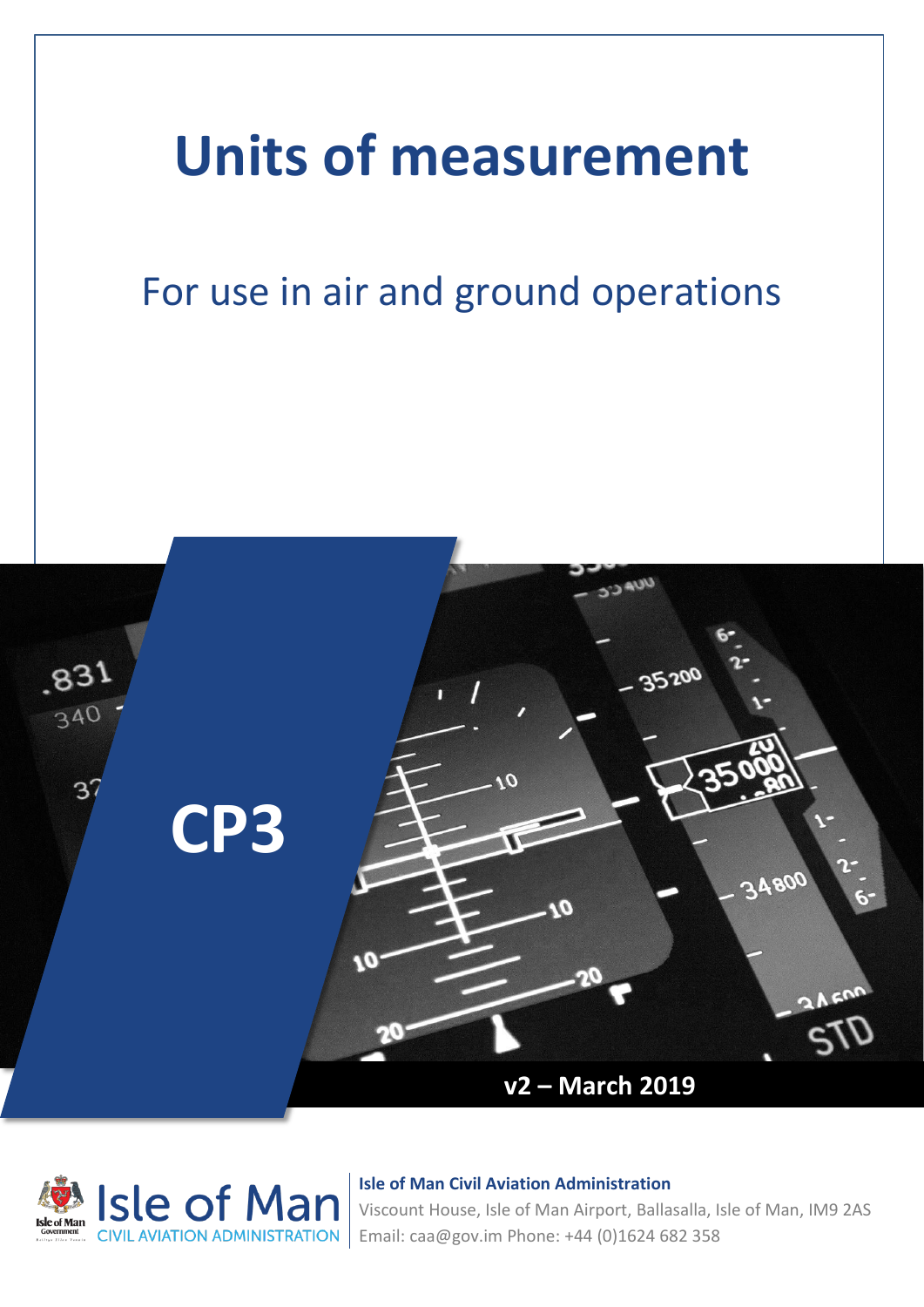Intentionally blank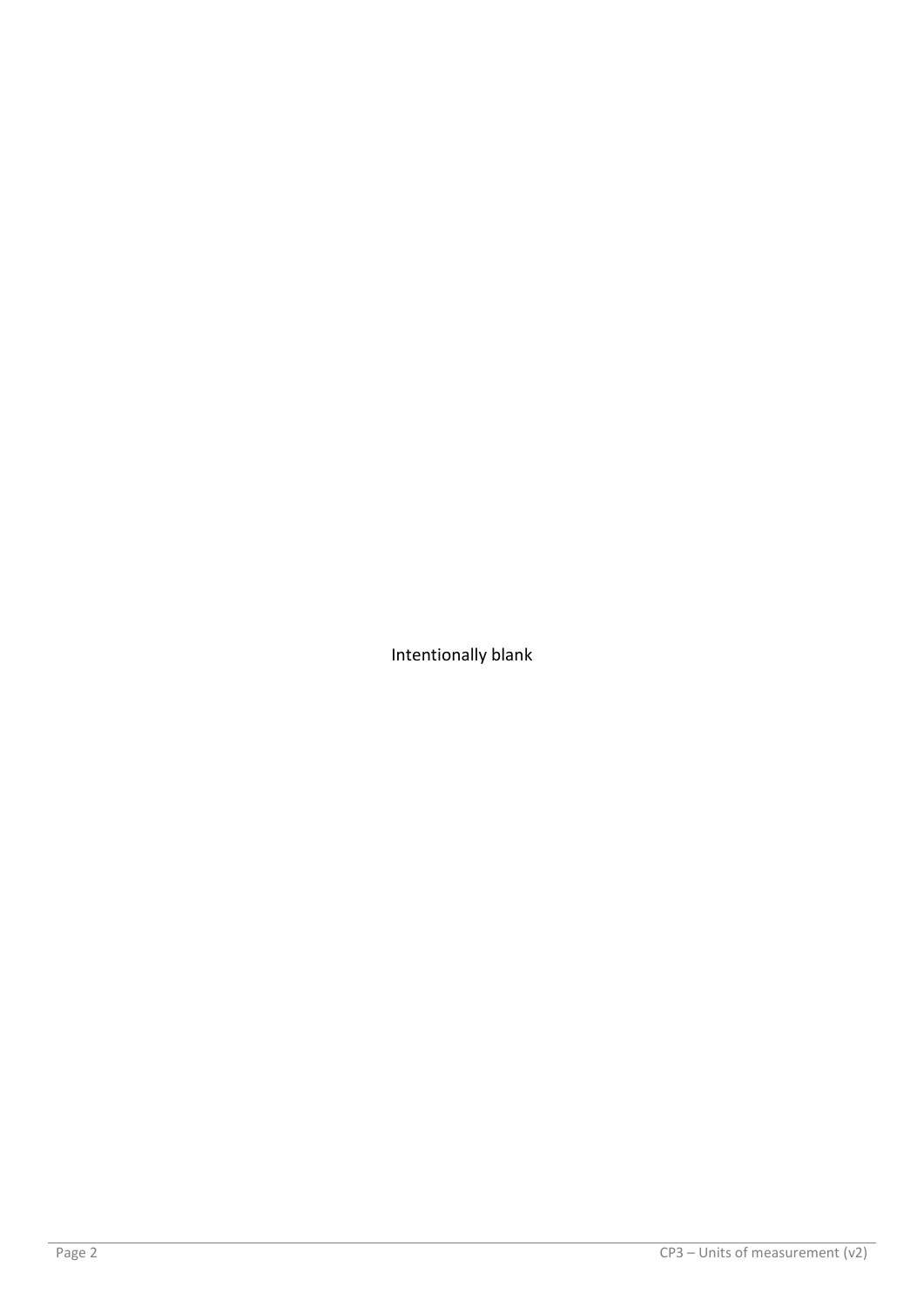#### <span id="page-2-0"></span>1. Table of Contents

| 1. |      |  |  |  |  |
|----|------|--|--|--|--|
| 2. |      |  |  |  |  |
| 3. |      |  |  |  |  |
| 4. |      |  |  |  |  |
| 5. |      |  |  |  |  |
| 6. |      |  |  |  |  |
|    | 6.1  |  |  |  |  |
|    | 6.2  |  |  |  |  |
|    | 6.3  |  |  |  |  |
|    | 6.4  |  |  |  |  |
|    | 6.5  |  |  |  |  |
|    | 6.6  |  |  |  |  |
|    | 6.7  |  |  |  |  |
|    | 6.8  |  |  |  |  |
|    | 6.9  |  |  |  |  |
|    | 6.10 |  |  |  |  |
| 7. |      |  |  |  |  |
| 8. |      |  |  |  |  |
| 9. |      |  |  |  |  |
|    | 9.1  |  |  |  |  |
|    | 9.2  |  |  |  |  |
|    | 9.3  |  |  |  |  |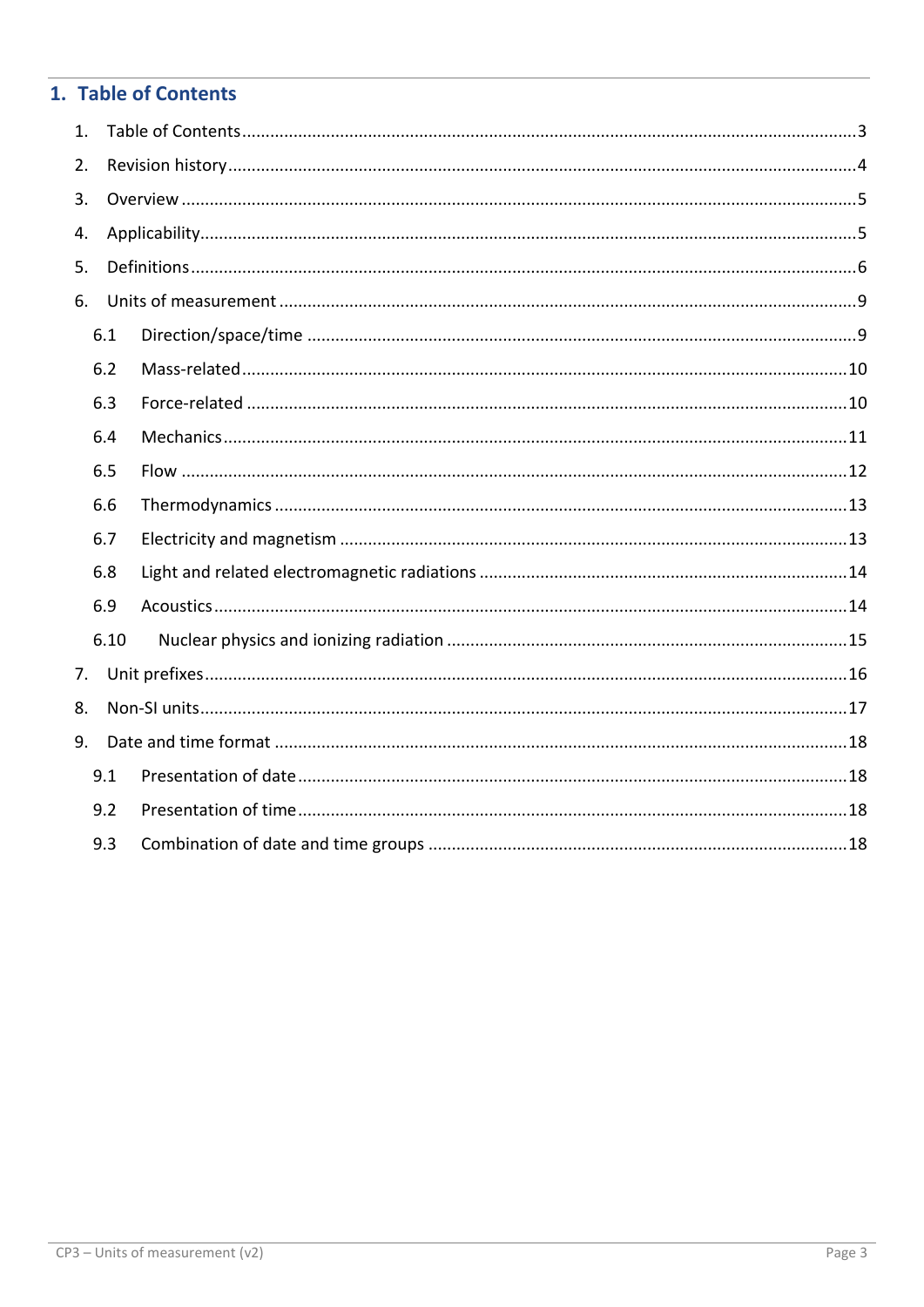#### <span id="page-3-0"></span>**2. Revision history**

| <b>Version</b> | <b>Date</b>       | <b>Details</b> |
|----------------|-------------------|----------------|
| $\mathbf{1}$   | October 2016      | Initial issue  |
| $\mathcal{P}$  | <b>March 2019</b> | General update |

#### © Department for Enterprise 2019

All rights reserved. Copies of this publication may be reproduced for personal use, or for use within a company or organisation, but may not otherwise be reproduced for publication.

Copies of this document are available in large print upon request.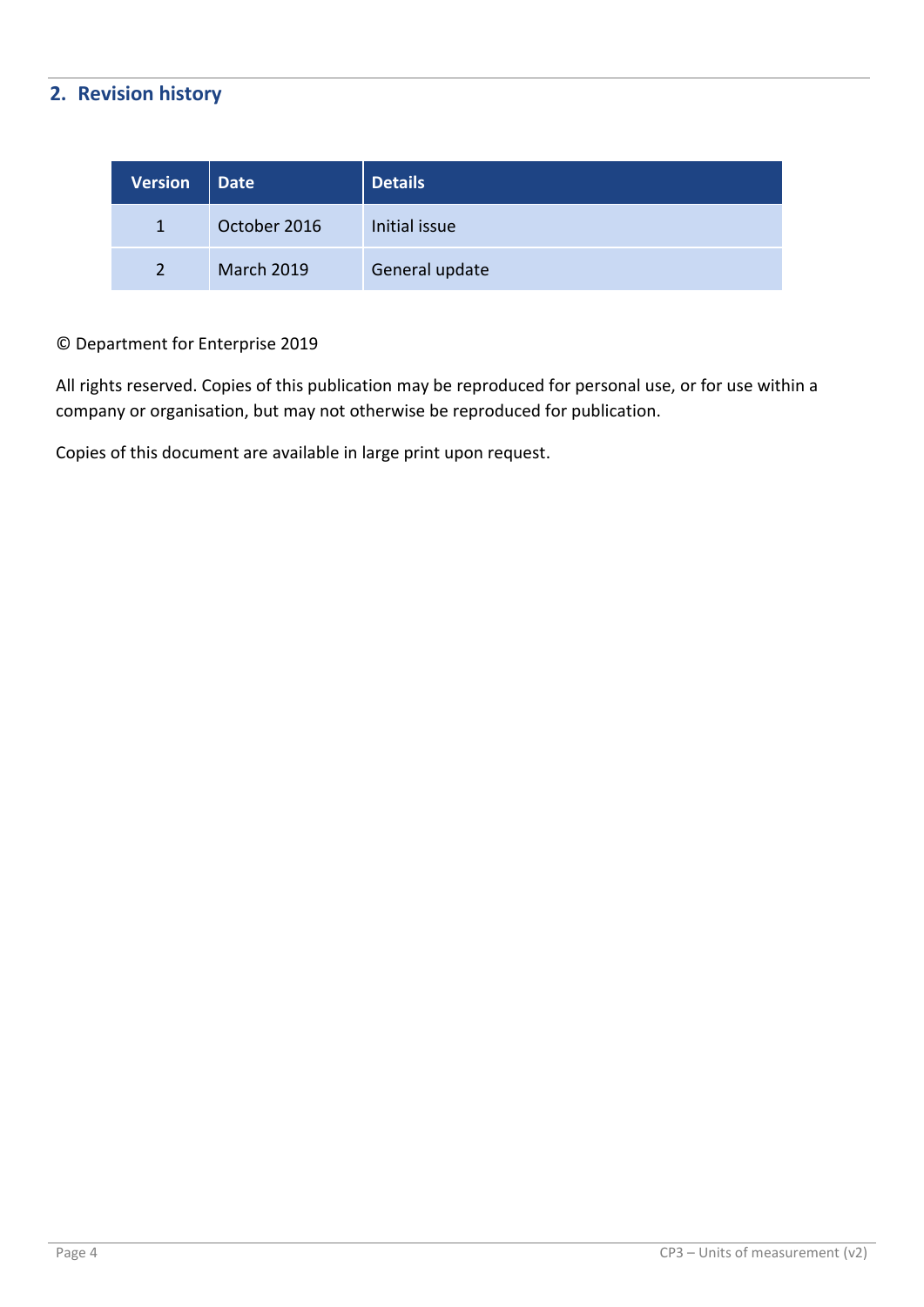#### <span id="page-4-0"></span>**3. Overview**

The document contains specifications for the use of a standardised system of units of measurement in civil aviation air and ground operations. This standardised system of units of measurement is based on the International System of Units (SI) and certain non-SI units considered necessary to meet the specialised requirements of civil aviation.

#### <span id="page-4-1"></span>**4. Applicability**

This document applies to any person exercising the privileges of a licence, approval or certificate issued and validated by the Department for Enterprise of the Isle of Man Government and any person conducting air or ground operations that are subject to the Airports and Civil Aviation Act 1987 (of Tynwald) or any legislation made under the Civil Aviation Act 1982 (of Parliament) or the Air Navigation (Isle of Man) Order 2015\* .

A person to whom this document applies must use the units of measurement defined in Section [0](#page-4-2) and identified in Section [0](#page-7-0) along with the prefixes detailed in Section [0.](#page-14-1) Conversion between SI and non-SI units must be completed in accordance with Section [0.](#page-15-1) Dates and times are to be written in the formats described in Section [0.](#page-16-1)

<span id="page-4-2"></span><sup>-</sup>\* SI 2015/870 as amended by SI 2016/155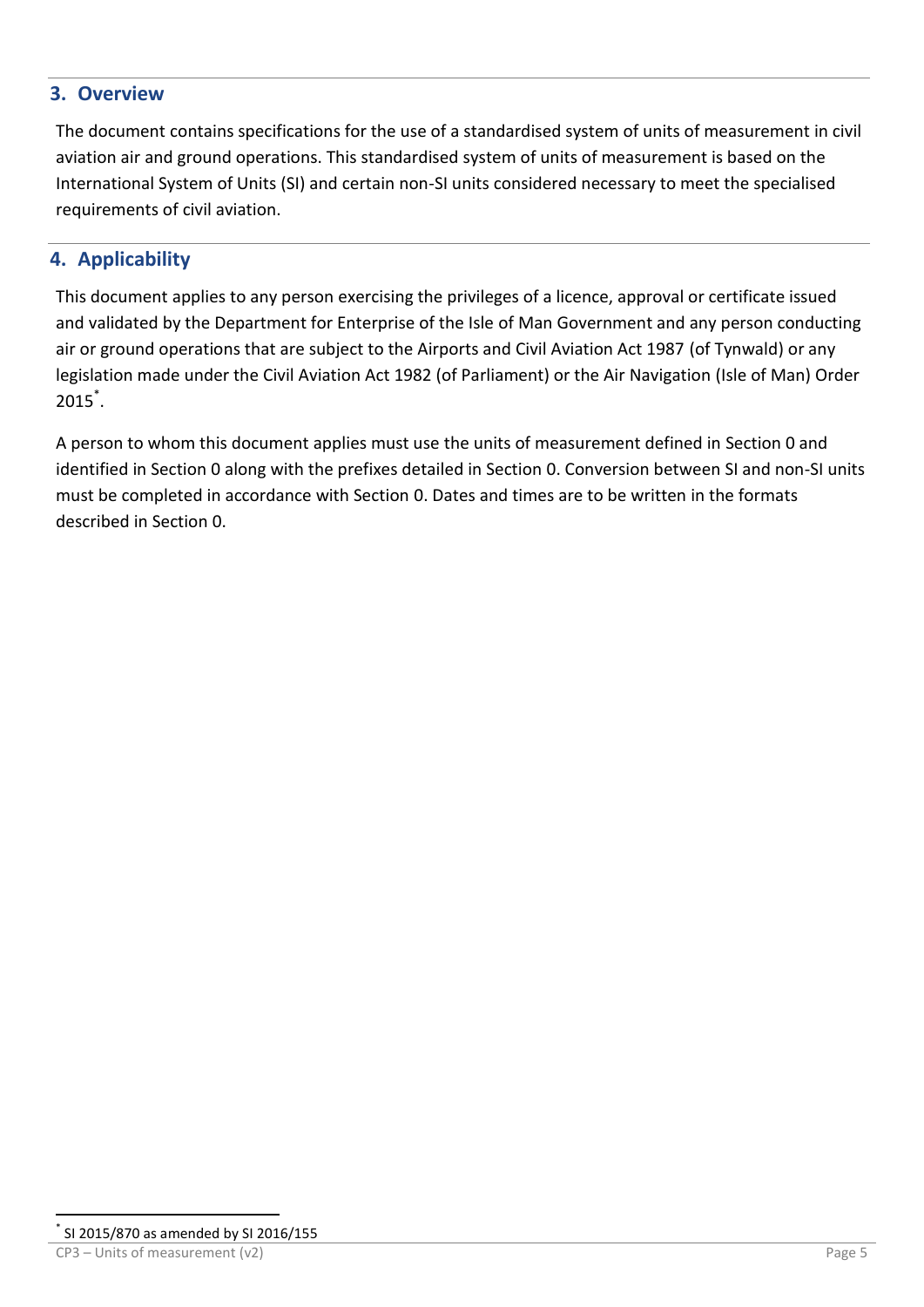# <span id="page-5-0"></span>**5. Definitions**

When the following terms are used concerning units of measurement they have the following meanings:

| <b>Term</b>                         | <b>Meaning</b>                                                                                                                                                                                                                                                                                                           |  |
|-------------------------------------|--------------------------------------------------------------------------------------------------------------------------------------------------------------------------------------------------------------------------------------------------------------------------------------------------------------------------|--|
| Ampere (A)                          | The ampere is that constant electric current which, if maintained in<br>two straight parallel conductors of infinite length, of negligible<br>circular cross-section, and placed 1 metre apart in a vacuum, would<br>produce between these conductors a force equal to $2 \times 10^{-7}$ newton<br>per metre of length. |  |
| Bar (b)                             | The pressure or stress of 100,000 newton per square metre.                                                                                                                                                                                                                                                               |  |
| <b>Becquerel (Bq)</b>               | The activity of a radionuclide having one spontaneous nuclear<br>transition per second.                                                                                                                                                                                                                                  |  |
| Candela (cd)                        | The luminous intensity, in the perpendicular direction, of a surface<br>of 1/600,000 square metre of black body at the temperature of<br>freezing platinum under a pressure of 101,325 newtons per square<br>metre.                                                                                                      |  |
| <b>Celsius</b><br>temperature (t°C) | The Celsius temperature is equal to the difference $t^{\circ}$ <sub>C</sub> = T-T <sub>0</sub> between<br>two thermodynamic temperatures T and $T_0$ where $T_0$ equals 273.15<br>kelvin.                                                                                                                                |  |
| Coulomb (C)                         | The quantity of electricity transported in 1 second by a current of 1<br>ampere.                                                                                                                                                                                                                                         |  |
| Degree Celsius (°C)                 | The special name for the unit kelvin for use in stating values of<br>Celsius temperature.                                                                                                                                                                                                                                |  |
| Farad (F)                           | The capacitance of a capacitor between the plates of which there<br>appears a difference of potential of 1 volt when it is charged by a<br>quantity of electricity equal to 1 coulomb.                                                                                                                                   |  |
| Foot (ft)                           | The length equal to 0.3048 metre exactly.                                                                                                                                                                                                                                                                                |  |
| Gray (Gy)                           | The energy imparted by ionizing radiation to a mass of matter<br>corresponding to 1 joule per kilogram.                                                                                                                                                                                                                  |  |
| Henry (H)                           | The inductance of a closed circuit in which an electromotive force of<br>1 volt is produced when the electric current in the circuit varies<br>uniformly at a rate of 1 ampere per second.                                                                                                                               |  |
| Hertz (Hz)                          | The frequency of a periodic phenomenon of which the period is 1<br>second.                                                                                                                                                                                                                                               |  |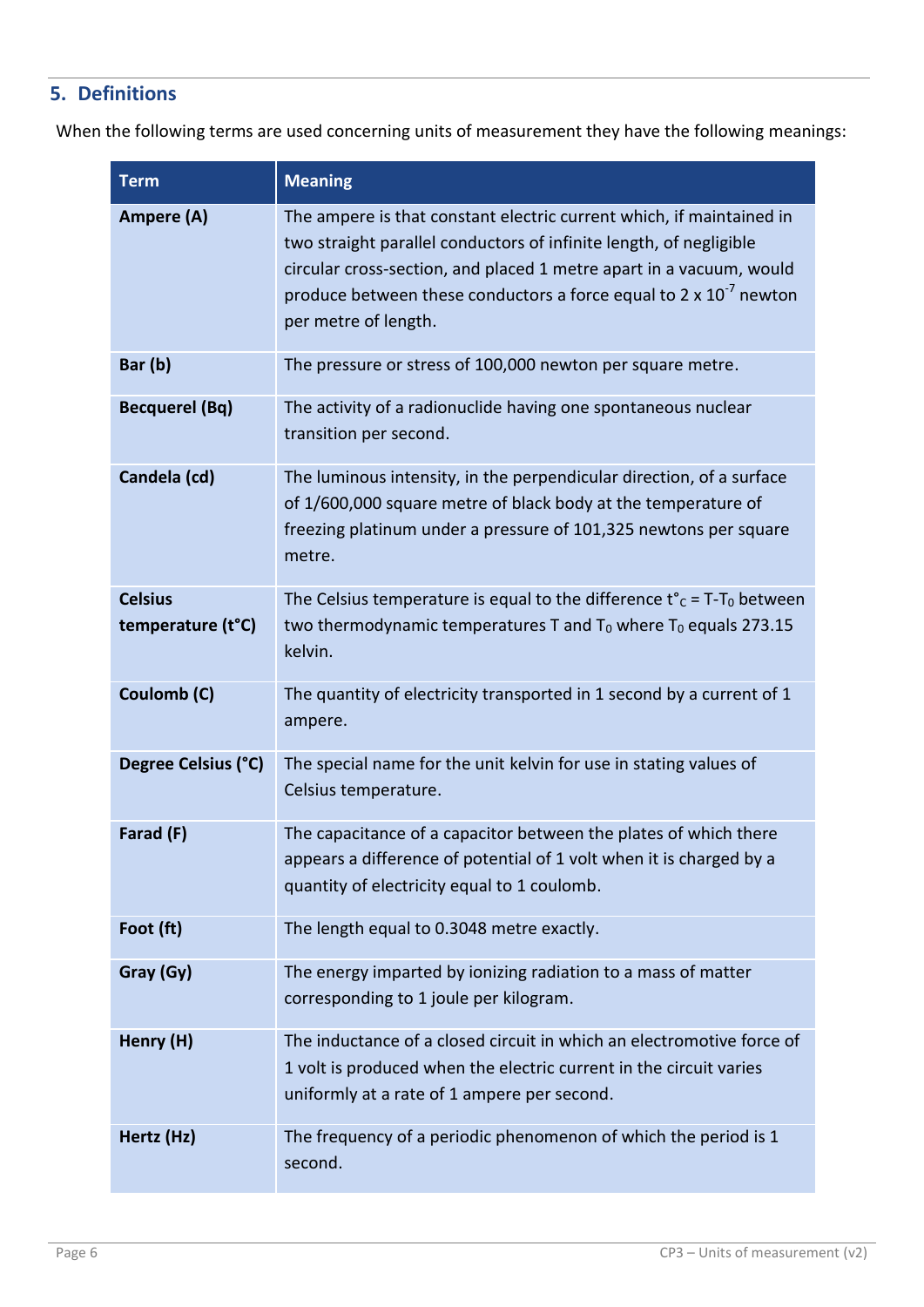| <b>Human</b><br>Human capabilities and limitations which have an impact on the |                                                                                                                                                                                                                                                                           |  |
|--------------------------------------------------------------------------------|---------------------------------------------------------------------------------------------------------------------------------------------------------------------------------------------------------------------------------------------------------------------------|--|
| performance                                                                    | safety and efficiency of aeronautical operations.                                                                                                                                                                                                                         |  |
| Joule (J)                                                                      | The work done when the point of application of a force of 1 newton                                                                                                                                                                                                        |  |
|                                                                                | is displaced a distance of 1 metre in the direction of the force.                                                                                                                                                                                                         |  |
| Kelvin (K)                                                                     | A unit of thermodynamic temperature which is the fraction 1/273.16<br>of the thermodynamic temperature of the triple point of water.                                                                                                                                      |  |
| Kilogram (kg)                                                                  | The unit of mass equal to the mass of the international prototype of<br>the kilogram.                                                                                                                                                                                     |  |
| Knot (kt)                                                                      | The speed equal to 1 nautical mile per hour.                                                                                                                                                                                                                              |  |
| Litre (L)                                                                      | A unit of volume restricted to the measurement of liquids and gases<br>which is equal to 1 cubic decimetre.                                                                                                                                                               |  |
| Lumen (Im)                                                                     | The luminous flux emitted in a solid angle of 1 steradian by a point<br>source having a uniform intensity of 1 candela.                                                                                                                                                   |  |
| Lux (lx)                                                                       | The illuminance produced by a luminous flux of 1 lumen uniformly<br>distributed over a surface of 1 square metre.                                                                                                                                                         |  |
| Metre (m)                                                                      | The distance travelled by light in a vacuum during 1/299,792,458 of<br>a second.                                                                                                                                                                                          |  |
| Mole (mol)                                                                     | The amount of substance of a system which contains as many<br>elementary entities as there are atoms in 0.012 kilogram of carbon-<br>12.                                                                                                                                  |  |
|                                                                                | Note: When the mole is used, the elementary entities must be<br>specified and may be atoms, molecules, ions, electrons, other<br>particles or specified groups of such particles.                                                                                         |  |
| <b>Nautical mile (NM)</b>                                                      | The length equal to 1,852 metres exactly.                                                                                                                                                                                                                                 |  |
| <b>Newton (N)</b>                                                              | The force which when applied to a body having a mass of 1 kilogram<br>gives it an acceleration of 1 metre per second squared.                                                                                                                                             |  |
| Ohm $(\Omega)$                                                                 | The electric resistance between two points of a conductor when a<br>constant difference of potential of 1 volt, applied between these two<br>points, produces in this conductor a current of 1 ampere, this<br>conductor not being the source of any electromotive force. |  |
| Pascal (Pa)                                                                    | The pressure or stress of 1 newton per square metre.                                                                                                                                                                                                                      |  |
| Radian (rad)                                                                   | The plane angle between two radii of a circle which cut off on the<br>circumference an arc equal in length to the radius.                                                                                                                                                 |  |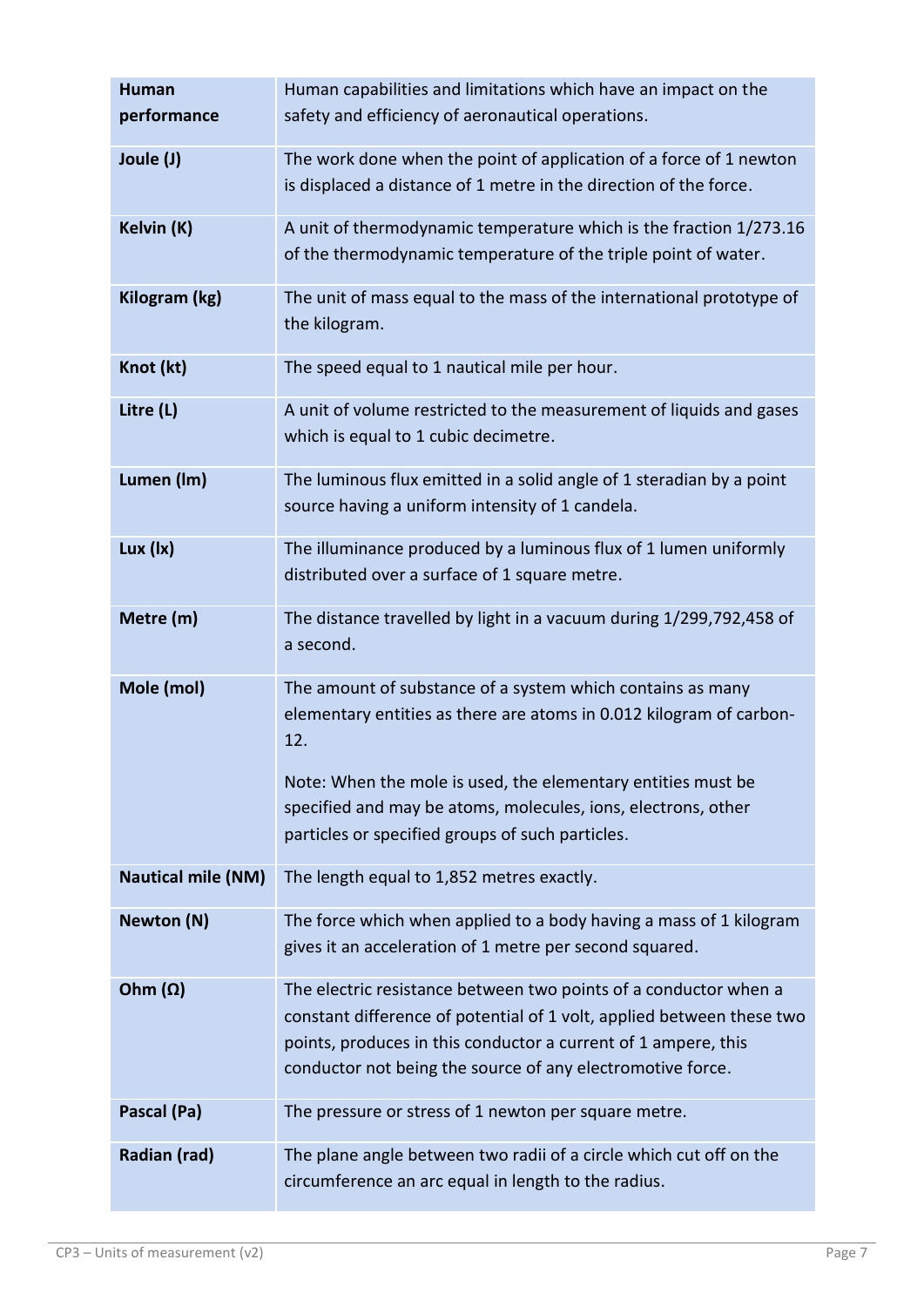<span id="page-7-0"></span>

| Second (s)     | The duration of 9,192,631,770 periods of the radiation<br>corresponding to the transition between the two hyperfine levels of<br>the ground state of the caesium-133 atom.                                                                                             |  |
|----------------|------------------------------------------------------------------------------------------------------------------------------------------------------------------------------------------------------------------------------------------------------------------------|--|
| Siemens (S)    | The electric conductance of a conductor in which a current of 1<br>ampere is produced by an electric potential difference of 1 volt.                                                                                                                                   |  |
| Sievert (Sv)   | The unit of radiation dose equivalent corresponding to 1 joule per<br>kilogram.                                                                                                                                                                                        |  |
| Steradian (sr) | The solid angle which, having its vertex in the centre of a sphere,<br>cuts off an area of the surface of the sphere equal to that of a square<br>with sides of length equal to the radius of the sphere.                                                              |  |
| Tesla (T)      | The magnetic flux density given by a magnetic flux of 1 weber per<br>square metre.                                                                                                                                                                                     |  |
| Tonne (t)      | The mass equal to 1,000 kilograms.                                                                                                                                                                                                                                     |  |
| Volt (V)       | The unit of electric potential difference and electromotive force<br>which is the difference of electric potential between two points of a<br>conductor carrying a constant current of 1 ampere, when the power<br>dissipated between these points is equal to 1 watt. |  |
| Watt (W)       | The power which gives rise to the production of energy at the rate of<br>1 joule per second.                                                                                                                                                                           |  |
| Weber (Wb)     | The magnetic flux which, linking a circuit of one turn, produces in it<br>an electromotive force of 1 volt as it is reduced to zero at a uniform<br>rate in 1 second.                                                                                                  |  |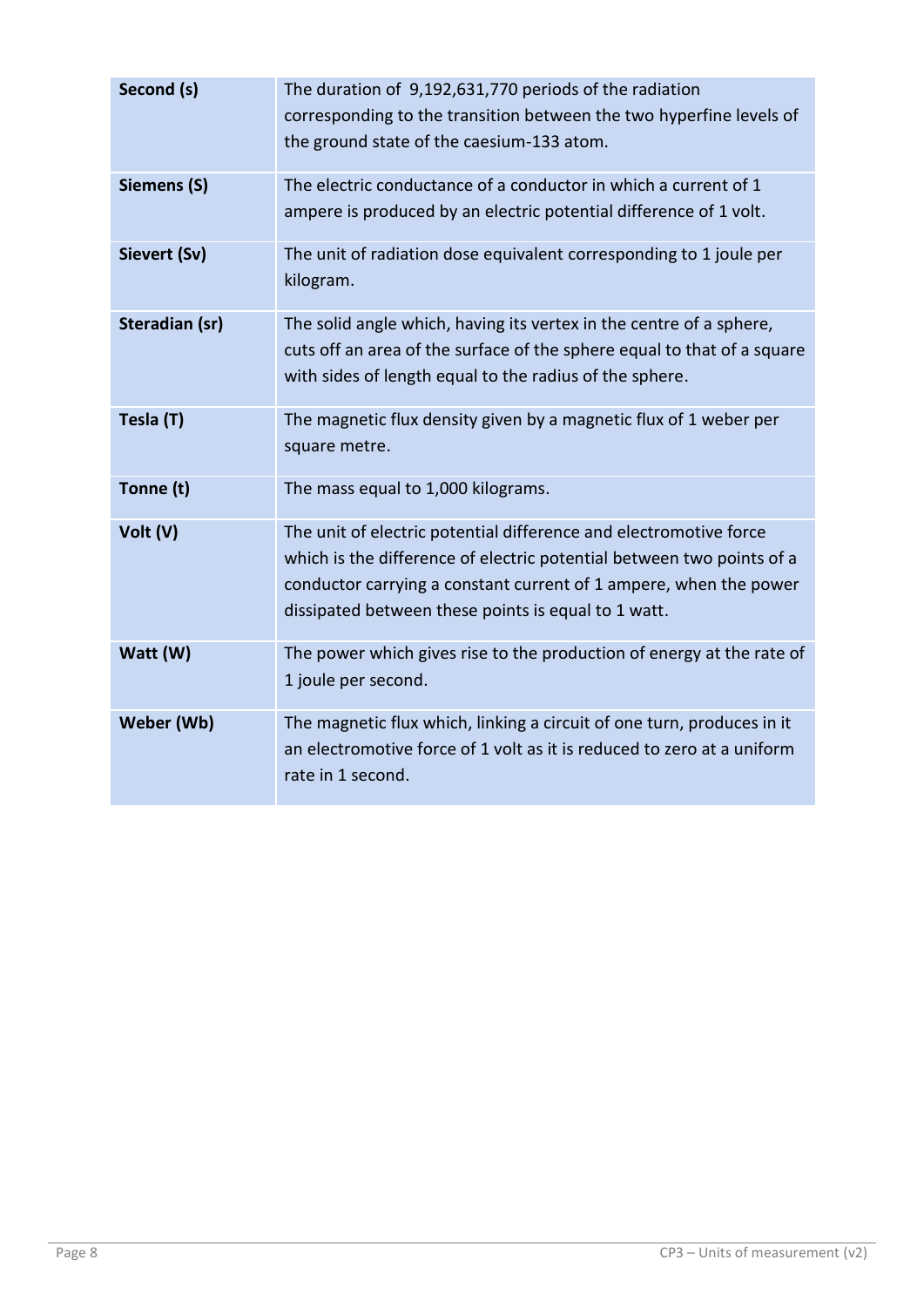#### <span id="page-8-0"></span>**6. Units of measurement**

# <span id="page-8-1"></span>**6.1 Direction/space/time**

| Ref no. | <b>Quantity</b>                                                                  | Unit to be used (symbol)                                |
|---------|----------------------------------------------------------------------------------|---------------------------------------------------------|
| 6.1.1   | altitude                                                                         | ft                                                      |
| 6.1.2   | area                                                                             | m <sup>2</sup>                                          |
| 6.1.3   | distance (long) <sup>†</sup> (when required to one decimal<br>place)             | <b>NM</b>                                               |
| 6.1.4   | distance (short)                                                                 | m                                                       |
| 6.1.5   | elevation                                                                        | ft                                                      |
| 6.1.6   | endurance                                                                        | h and min                                               |
| 6.1.7   | height                                                                           | ft                                                      |
| 6.1.8   | latitude                                                                         | $0 + H$                                                 |
| 6.1.9   | length                                                                           | m                                                       |
| 6.1.10  | longitude                                                                        | $01$ II                                                 |
| 6.1.11  | plane angle (when required, decimal subdivisions of<br>the degree shall be used) | $\bullet$                                               |
| 6.1.12  | runway length                                                                    | m                                                       |
| 6.1.13  | runway visual range                                                              | m                                                       |
| 6.1.14  | tank capacities (aircraft) <sup>#</sup>                                          | L                                                       |
| 6.1.15  | time                                                                             | $\sf S$<br>min<br>h<br>$\sf d$<br>week<br>month<br>year |
| 6.1.16  | visibility <sup>§</sup>                                                          | km                                                      |
| 6.1.17  | volume                                                                           | m <sup>3</sup><br>L                                     |

 † As used in navigation, generally in excess of 4000m. ‡ Such as aircraft fuel, hydraulic fluids, water, oil and high pressure oxygen vessels.

<sup>§</sup> Visibility of less than 5km may be given in m.

CP3 – Units of measurement (v2) Page 9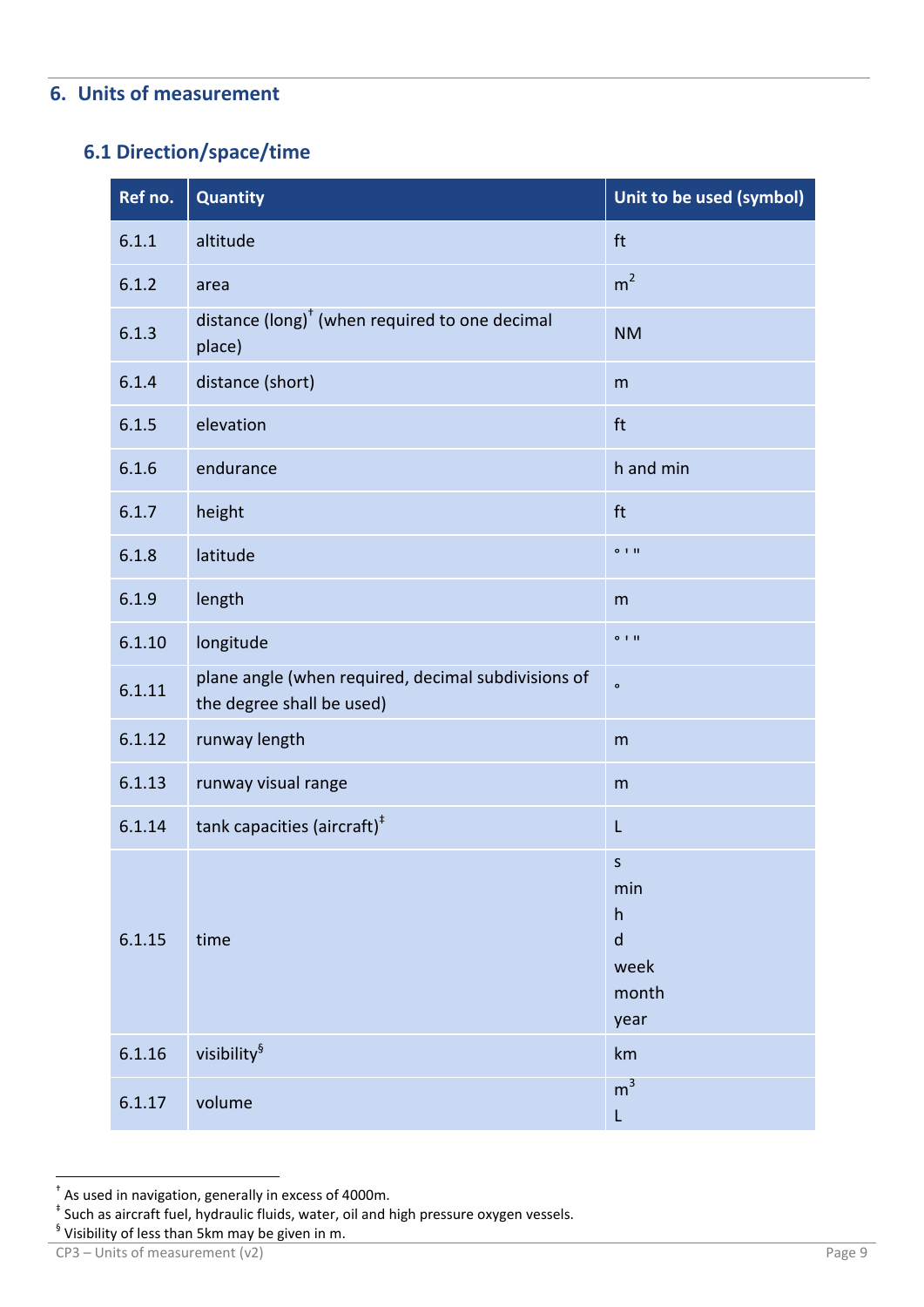|        | wind direction (wind directions other than for a    |  |
|--------|-----------------------------------------------------|--|
| 6.1.18 | landing and take-off expressed in degrees true; for |  |
|        | landing and take-off wind directions expressed in   |  |
|        | degrees magnetic)                                   |  |

#### <span id="page-9-0"></span>**6.2 Mass-related**

| Ref no | <b>Quantity</b>             | Unit to be used (symbol) |
|--------|-----------------------------|--------------------------|
| 6.2.1  | air density                 | $\text{kg/m}^3$          |
| 6.2.2  | area density                | $\text{kg/m}^2$          |
| 6.2.3  | cargo capacity              | kg                       |
| 6.2.4  | cargo density               | $\text{kg/m}^3$          |
| 6.2.5  | density (mass density)      | $\text{kg/m}^3$          |
| 6.2.6  | fuel capacity (gravimetric) | kg                       |
| 6.2.7  | gas density                 | $\text{kg/m}^3$          |
| 6.2.8  | gross mass or payload       | kg<br>$\mathsf{t}$       |
| 6.2.9  | hoisting provisions         | kg                       |
| 6.2.10 | linear density              | kg/m                     |
| 6.2.11 | liquid density              | $\text{kg/m}^3$          |
| 6.2.12 | mass                        | kg                       |
| 6.2.13 | moment of inertia           | $kg \cdot m^2$           |
| 6.2.14 | moment of momentum          | $kg \cdot m^2/s$         |
| 6.2.15 | momentum                    | $kg \cdot m/s$           |
| 6.2.16 | weight                      | kg<br>$\mathbf t$        |

### <span id="page-9-1"></span>**6.3 Force-related**

| Ref no. | <b>Quantity</b>        | Unit to be used (symbol) |
|---------|------------------------|--------------------------|
| 6.3.1   | air pressure (general) | kPa                      |
| 6.3.2   | altimeter setting      | hPa                      |
| 6.3.3   | atmospheric pressure   | hPa                      |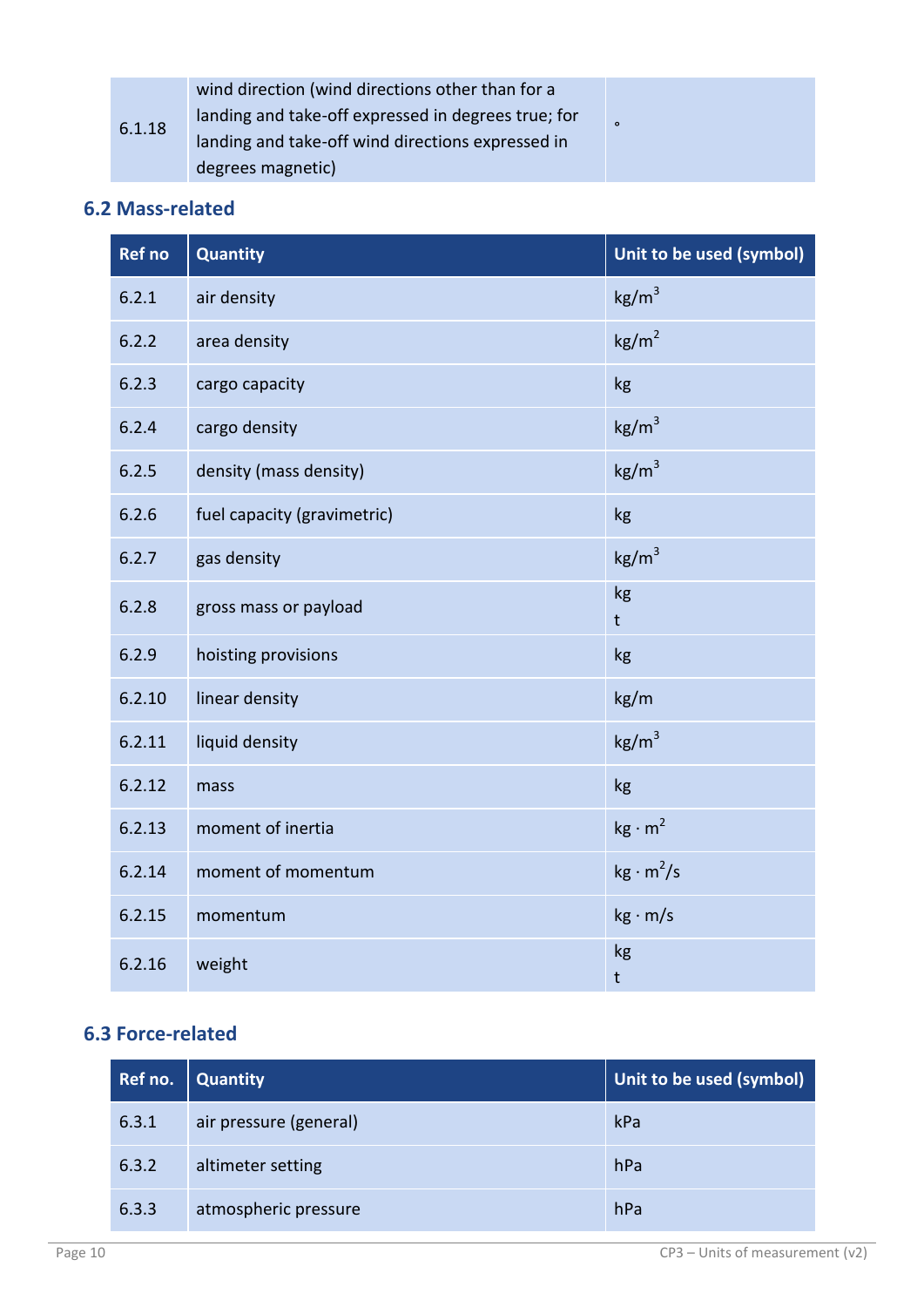| 6.3.4  | bending moment        | $kN \cdot m$ |
|--------|-----------------------|--------------|
| 6.3.5  | force                 | N            |
| 6.3.6  | fuel supply pressure  | kPa          |
| 6.3.7  | hydraulic pressure    | kPa          |
| 6.3.8  | modulus of elasticity | <b>MPa</b>   |
| 6.3.9  | pressure              | kPA          |
| 6.3.10 | stress                | <b>MPa</b>   |
| 6.3.11 | surface tension       | mN/m         |
| 6.3.12 | thrust                | kN           |
| 6.3.13 | torque                | $N \cdot m$  |
| 6.3.14 | vacuum                | Pa           |

#### <span id="page-10-0"></span>**6.4 Mechanics**

| Ref no. | <b>Quantity</b>                   | Unit to be used (symbol) |
|---------|-----------------------------------|--------------------------|
| 6.4.1   | airspeed**                        | kt                       |
| 6.4.2   | angular acceleration              | rad/ $s^2$               |
| 6.4.3   | angular velocity                  | rad/s                    |
| 6.4.4   | energy or work                    | $\mathsf{J}$             |
| 6.4.5   | equivalent shaft power            | kW                       |
| 6.4.6   | frequency                         | Hz                       |
| 6.4.7   | ground speed                      | kt                       |
| 6.4.8   | impact                            | J/m <sup>2</sup>         |
| 6.4.9   | kinetic energy absorbed by brakes | MJ                       |
| 6.4.10  | linear acceleration               | m/s <sup>2</sup>         |
| 6.4.11  | power                             | kW                       |
| 6.4.12  | rate of trim                      | $\degree$ /s             |

\*\* Airspeed is sometimes reported in flight operations in terms of the ratio MACH number.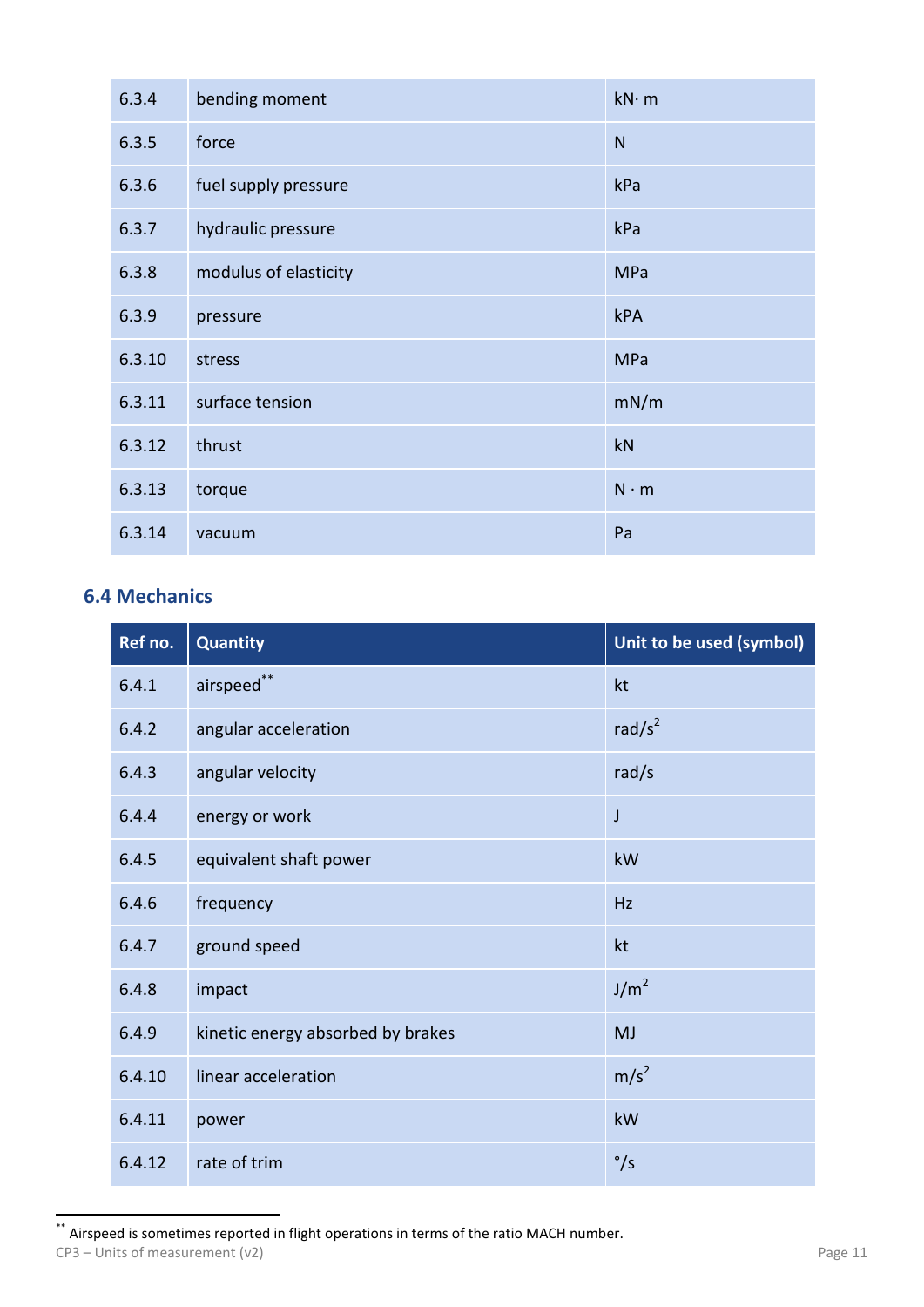| 6.4.13 | shaft power              | kW     |
|--------|--------------------------|--------|
| 6.4.14 | velocity                 | m/s    |
| 6.4.15 | vertical speed           | ft/min |
| 6.4.16 | wind speed <sup>**</sup> | Kt     |

#### <span id="page-11-0"></span>**6.5 Flow**

| Ref no. | <b>Quantity</b>                                                                     | Unit to be used (symbol)            |
|---------|-------------------------------------------------------------------------------------|-------------------------------------|
| 6.5.1   | engine airflow                                                                      | kg/s                                |
| 6.5.2   | engine waterflow                                                                    | kg/h                                |
| 6.5.3   | fuel consumption (specific)<br>piston engines<br>turbo-shaft engines<br>jet engines | kg/(kW·h)<br>kg/(kW·h)<br>kg/(kN·h) |
| 6.5.4   | fuel flow                                                                           | kg/h                                |
| 6.5.5   | fuel tank filing rate (gravimetric)                                                 | kg/min                              |
| 6.5.6   | gas flow                                                                            | kg/s                                |
| 6.5.7   | liquid flow (gravimetric)                                                           | g/s                                 |
| 6.5.8   | liquid flow (volumetric)                                                            | L/s                                 |
| 6.5.9   | mass flow                                                                           | kg/s                                |
| 6.5.10  | oil consumption<br>gas turbine<br>piston engines                                    | kg/h<br>g/(kW·h)                    |
| 6.5.11  | oil flow                                                                            | g/s                                 |
| 6.5.12  | pump capacity                                                                       | L/min                               |
| 6.5.13  | ventilation airflow                                                                 | $m^3/m$ in                          |
| 6.5.14  | viscosity (dynamic)                                                                 | Pa·s                                |
| 6.5.15  | viscosity (kinematic)                                                               | $m^2/s$                             |

 $^{++}$  A conversion of 1kt = 0.5m/s may be used for the representation of wind speed.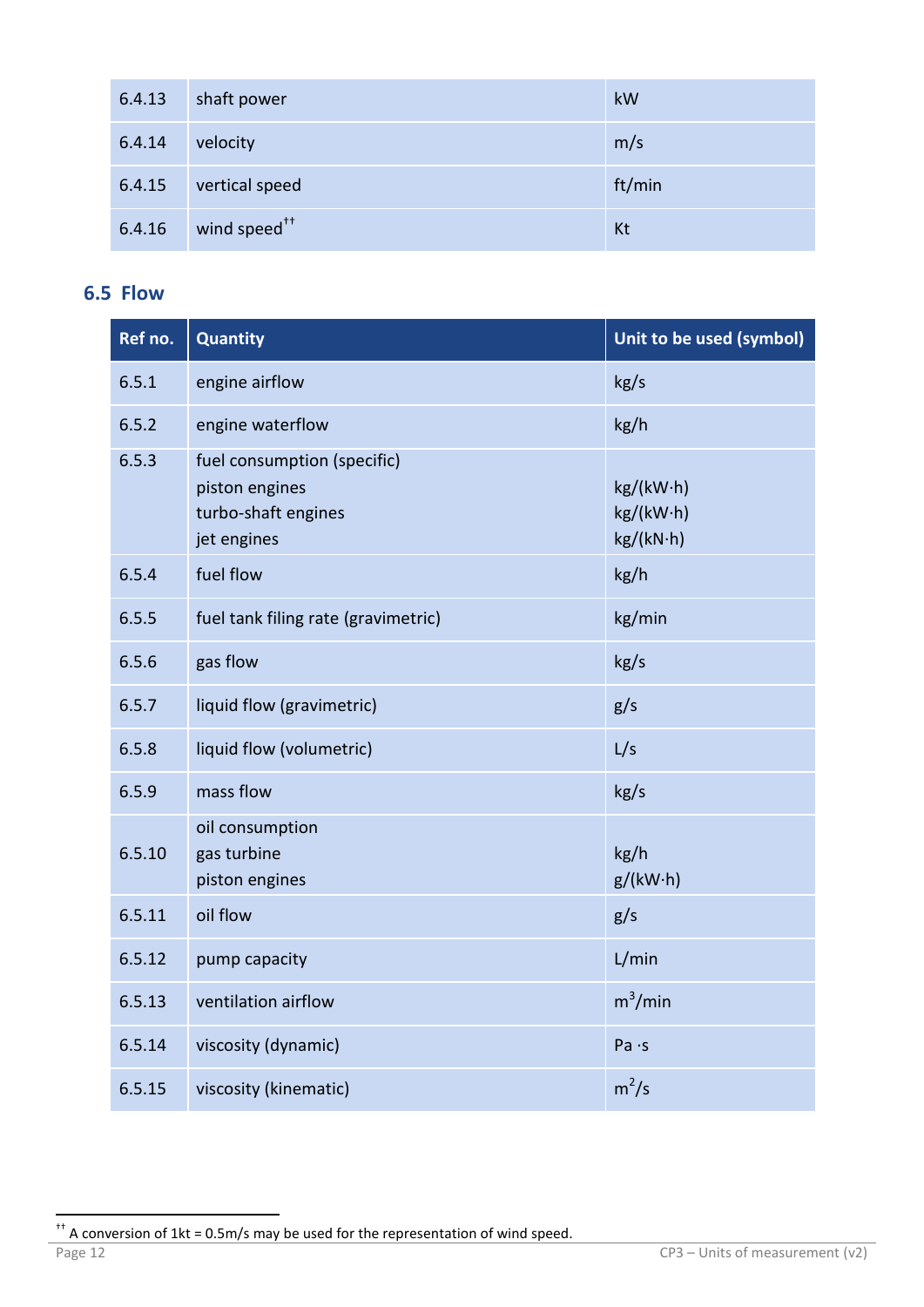# <span id="page-12-0"></span>**6.6 Thermodynamics**

| Ref no. | Quantity                        | Unit to be used (symbol) |
|---------|---------------------------------|--------------------------|
| 6.6.1   | coefficient of heat transfer    | $W/(m^2 \cdot K)$        |
| 6.6.2   | heat flow per unit area         | J/m <sup>2</sup>         |
| 6.6.3   | heat flow rate                  | W                        |
| 6.6.4   | humidity (absolute)             | g/kg                     |
| 6.6.5   | coefficient of linear expansion | $\mathrm{C}^{-1}$        |
| 6.6.6   | quantity of heat                | J                        |
| 6.6.7   | temperature                     | $^{\circ}$ C             |

# <span id="page-12-1"></span>**6.7 Electricity and magnetism**

| Ref no. | Quantity                | Unit to be used (symbol) |
|---------|-------------------------|--------------------------|
| 6.7.1   | capacitance             | F                        |
| 6.7.2   | conductance             | S                        |
| 6.7.3   | conductivity            | S/m                      |
| 6.7.4   | current density         | A/m <sup>2</sup>         |
| 6.7.5   | electric current        | A                        |
| 6.7.6   | electric field strength | C/m <sup>2</sup>         |
| 6.7.7   | electric potential      | $\vee$                   |
| 6.7.8   | electromotive force     | $\vee$                   |
| 6.7.9   | magnetic field strength | A/m                      |
| 6.7.10  | magnetic flux           | Wb                       |
| 6.7.11  | magnetic flux density   | T                        |
| 6.7.12  | power                   | W                        |
| 6.7.13  | quantity of electricity | $\mathsf{C}$             |
| 6.7.14  | resistance              | $\Omega$                 |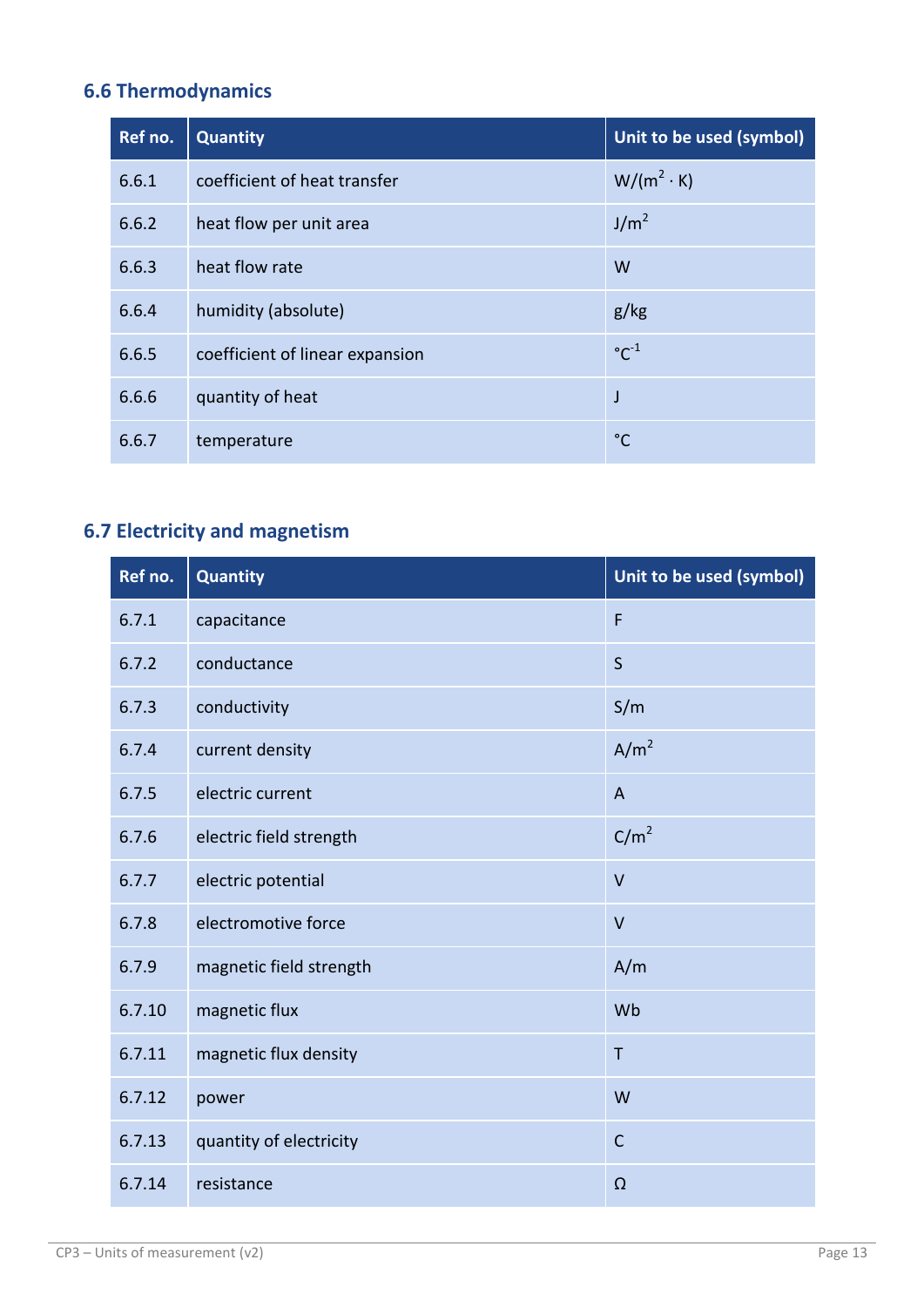# <span id="page-13-0"></span>**6.8 Light and related electromagnetic radiations**

| Ref no. | <b>Quantity</b>    | Unit to be used (symbol) |
|---------|--------------------|--------------------------|
| 6.8.1   | illuminance        | $\mathsf{I}\mathsf{x}$   |
| 6.8.2   | luminance          | cd/m <sup>2</sup>        |
| 6.8.3   | luminous exitance  | Im/m <sup>2</sup>        |
| 6.8.4   | luminous flux      | Im                       |
| 6.8.5   | luminous intensity | cd                       |
| 6.8.6   | quantity of light  | $Im \cdot s$             |
| 6.8.7   | radiant energy     | J                        |
| 6.8.8   | wavelength         | M                        |

#### <span id="page-13-1"></span>**6.9 Acoustics**

| Ref no. | Quantity                        | Unit to be used (symbol) |
|---------|---------------------------------|--------------------------|
| 6.9.1   | frequency                       | Hz                       |
| 6.9.2   | mass density                    | $\text{kg/m}^3$          |
| 6.9.3   | noise level                     | $dB$ ##                  |
| 6.9.4   | period, periodic time           | S                        |
| 6.9.5   | sound intensity                 | W/m <sup>2</sup>         |
| 6.9.6   | sound power                     | W                        |
| 6.9.7   | sound pressure                  | Pa                       |
| 6.9.8   | sound level                     | dB (see Note E)          |
| 6.9.9   | static pressure (instantaneous) | Pa                       |
| 6.9.10  | velocity of sound               | m/s                      |
| 6.9.11  | volume velocity (instantaneous) | $m^3/s$                  |
| 6.9.12  | wavelength                      | m                        |

<sup>&</sup>lt;sup>##</sup> The decibel (dB) is a ratio which may be used as a unit for expressing sound pressure level and sound power level. When used, the reference level must be specified.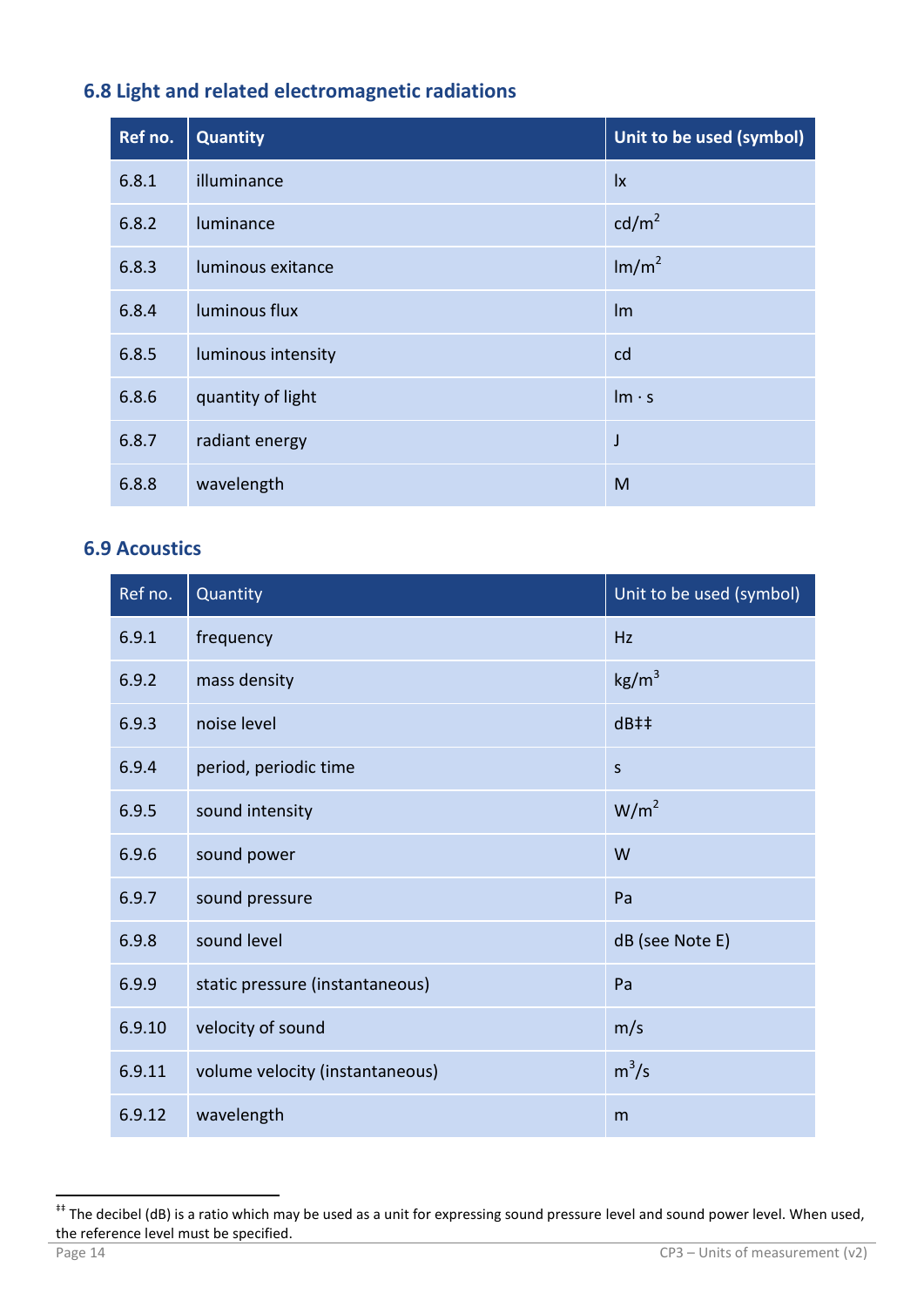# <span id="page-14-0"></span>**6.10 Nuclear physics and ionizing radiation**

<span id="page-14-1"></span>

| Ref no. | <b>Quantity</b>           | Unit to be used (symbol) |
|---------|---------------------------|--------------------------|
| 6.10.1  | absorbed dose             | Gy                       |
| 6.10.2  | absorbed dose rate        | Gy/s                     |
| 6.10.3  | activity of radionuclides | <b>Bq</b>                |
| 6.10.4  | dose equivalent           | Sv                       |
| 6.10.5  | radiation exposure        | C/kg                     |
| 6.10.6  | exposure rate             | $C/kg \cdot s$           |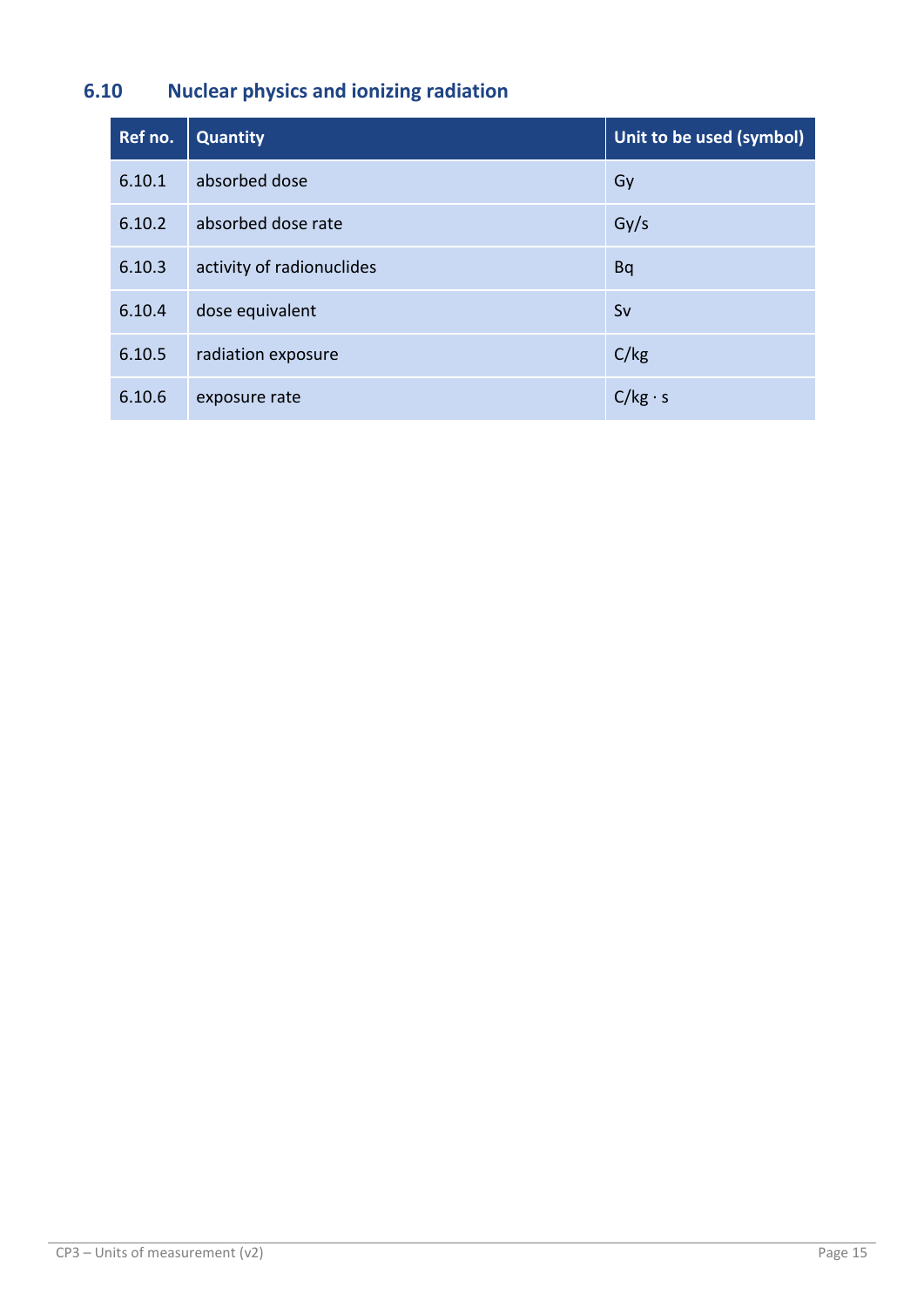# <span id="page-15-0"></span>**7. Unit prefixes**

<span id="page-15-1"></span>

| <b>Multiplication factor</b> |              | <b>Prefix</b> | <b>Symbol</b> |
|------------------------------|--------------|---------------|---------------|
| 1 000 000 000 000 000 000    | $= 10^{18}$  | exa           | $\mathsf E$   |
| 1 000 000 000 000 000        | $= 10^{15}$  | peta          | $\mathsf{P}$  |
| 1 000 000 000 000            | $= 10^{12}$  | tera          | $\mathsf T$   |
| 1 000 000 000                | $= 10^{9}$   | giga          | G             |
| 1 000 000                    | $= 10^{6}$   | mega          | M             |
| 1 0 0 0                      | $= 10^{3}$   | kilo          | $\mathsf k$   |
| 100                          | $= 10^2$     | hecto         | h             |
| 10                           | $= 10^1$     | deca          | da            |
| 0.1                          | $= 10^{-1}$  | deci          | $\mathsf{d}$  |
| 0.01                         | $= 10^{-2}$  | centi         | $\mathsf{C}$  |
| 0.001                        | $= 10^{-3}$  | milli         | m             |
| 0.000 001                    | $= 10^{-6}$  | micro         | $\mu$         |
| 0.000 000 001                | $= 10^{-9}$  | nano          | $\mathsf{n}$  |
| 0.000 000 000 001            | $= 10^{-12}$ | pico          | p             |
| 0.000 000 000 000 001        | $= 10^{-15}$ | femto         | $\mathsf{f}$  |
| 0.000 000 000 000 000 001    | $= 10^{-18}$ | atto          | $\mathsf{a}$  |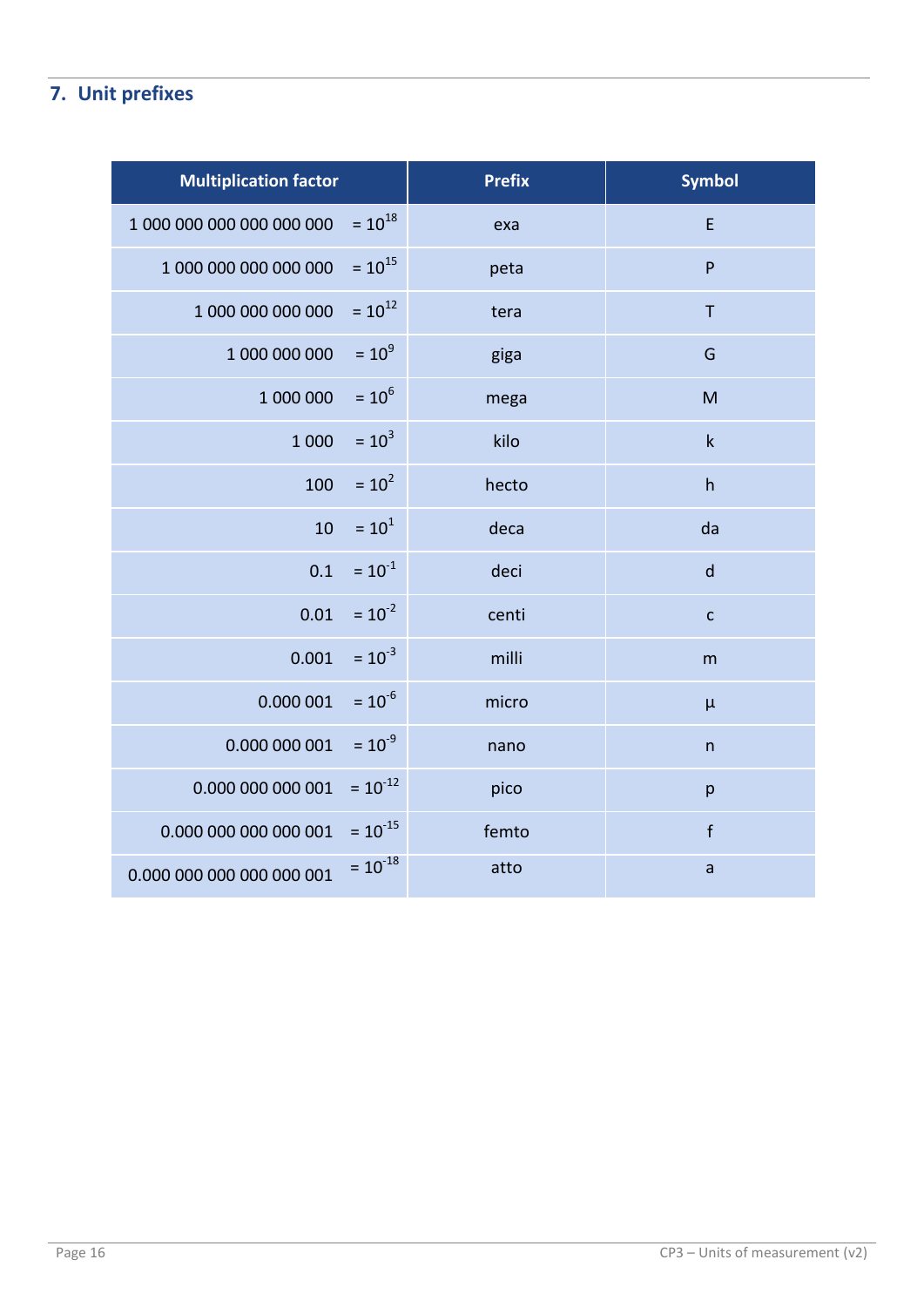#### <span id="page-16-0"></span>**8. Non-SI units**

The following non-SI units shall be used in lieu of or in addition to SI units as primary units of measurement but only as specified in the section 'Units of measurement', above.

| <b>Quantity</b>                   | <b>Unit</b>                                | <b>Symbol</b>                           | Definition (in terms of SI units)                                                                    |
|-----------------------------------|--------------------------------------------|-----------------------------------------|------------------------------------------------------------------------------------------------------|
| Distance (long)                   | nautical mile                              | <b>NM</b>                               | $1$ NM = $1852$ m                                                                                    |
| Distance (vertical) <sup>§§</sup> | foot                                       | ft                                      | 1 ft = $0.3048$ m                                                                                    |
| <b>Mass</b>                       | tonne                                      | T                                       | 1 t = $10^3$ kg                                                                                      |
| Plane angle                       | degree<br>minute<br>second                 | $\bullet$<br>$\epsilon$<br>$\mathbf{u}$ | $1° = (\pi/180)$ rad<br>$1' = (1/60)$ ° = ( $\pi$ /10 800) rad<br>$1'' = (1/60)' = (\pi/648000)$ rad |
| Speed                             | knot                                       | kt                                      | 1 kt = $0.514$ 444 m/s                                                                               |
| Temperature                       | degree Celsius                             | $^{\circ}$ C                            | 1 unit $°C = 1$ unit $\kappa^{***}$                                                                  |
| Time                              | minute<br>hour<br>day<br>week, month, year | Min<br>h<br>d                           | $1 min = 60 s$<br>$1h = 60$ min = 3 600 s<br>$1 d = 24 h = 86 400 s$                                 |
| Volume                            | litre                                      | L                                       | $1 L = 1 dm3 = 10-3 m3$                                                                              |

The following units are approved for temporary use only, in line with

| <b>Non-SI alternative unit</b> | <b>Termination date</b> |
|--------------------------------|-------------------------|
| Knot                           | Not established         |
| Nautical mile                  | Not established         |
| Foot                           | Not established         |

<span id="page-16-1"></span><sup>&</sup>lt;sup>§§</sup> Altitude, elevation, height, vertical speed \*\*\* See section 'Conversion on units'

CP3 – Units of measurement (v2) Page 17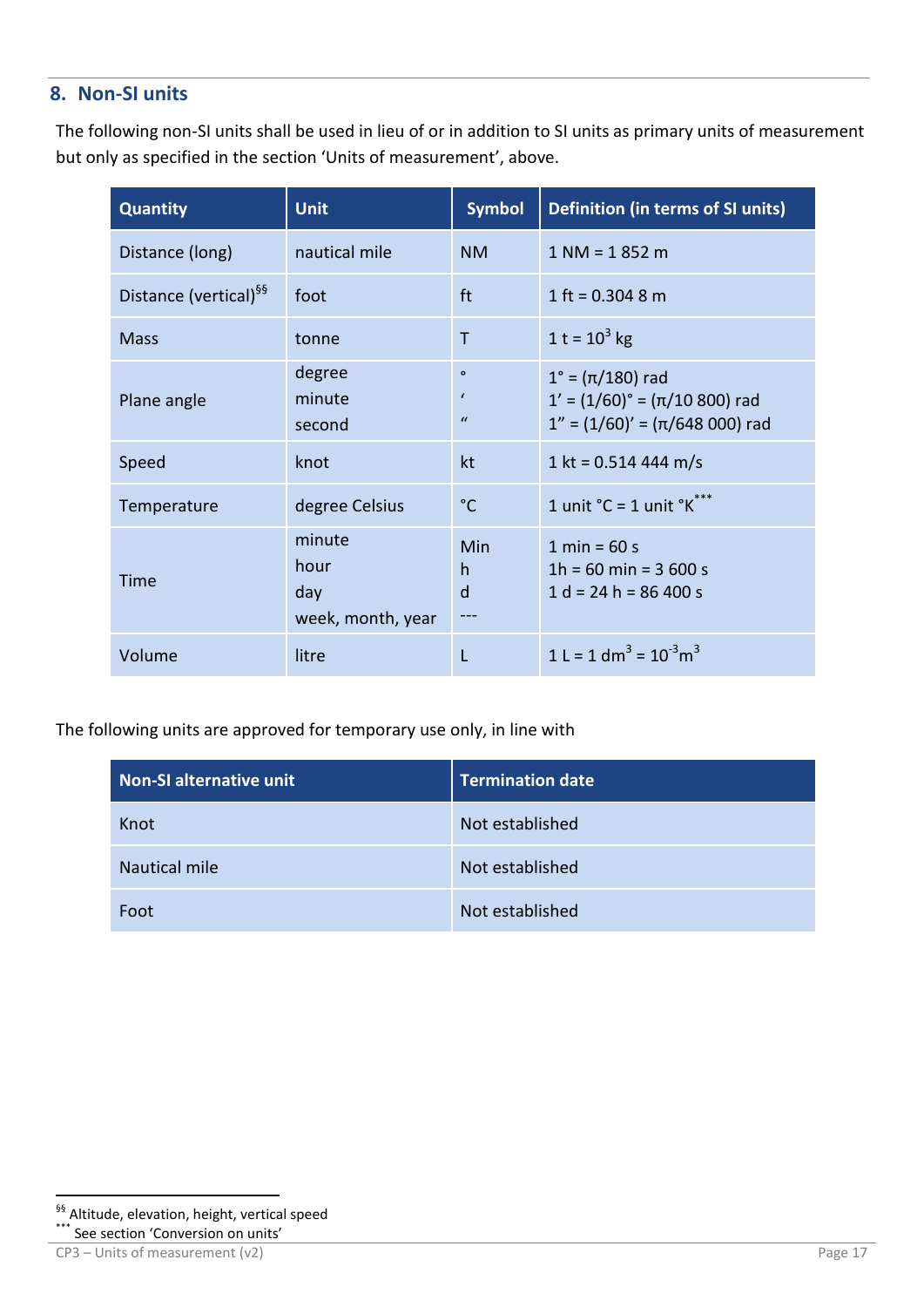#### <span id="page-17-1"></span><span id="page-17-0"></span>**9. Date and time format**

#### **9.1 Presentation of date**

Where dates are presented in all-numeric form, the sequence year-month-day should be used. The elements of the date should be:

- four digits to represent the year (the century digits may be omitted where no possible confusion could arise from such an omission)
- two digits to represent the month
- two digits to represent the day

Where it is desirable to separate the elements to aid visual understanding, only a space or hyphen should be used as a separator. As an example, 4 March 2019 may be written as:

- 20190304 or 190304
- 2019-03-04 or 19-03-04
- 2019 03 04 or 19 03 04

It is emphasised that this sequence should only be used where an all-numeric presentation is intended. Presentations using a combination of figures and words may still be used if required (e.g. 4 March 2019).

#### <span id="page-17-2"></span>**9.2 Presentation of time**

Where the time of day is to be written in an all-numeric form, the sequence hours-minutes-seconds shall be used.

Hours should be represented by two digits from 00 to 23 in the 24-hour timekeeping system and may be followed by decimal fractions of an hour or by minutes and seconds. Where decimal fractions of an hour are used, the normal decimal separator should be used followed by the number of digits necessary to provide the required accuracy.

Minutes should likewise be represented by two digits from 00 to 59 followed by either decimal fractions of a minute or by seconds. Seconds should also represented by two digits from 00 to 59 followed by decimal fractions of a second if required.

Where it is necessary to facilitate visual understanding a colon should be used to separate hours and minutes and minutes and seconds. For example, 20 minutes and 18 seconds past 9 o'clock in the evening may be written as:

- 213720 or 21:37:20 in hours, minutes and seconds
- 2120.3 or 21:20.3 in hours, minutes and decimal fractions of a minute
- 21.338 in hours and decimal fractions of an hour

#### <span id="page-17-3"></span>**9.3 Combination of date and time groups**

This presentation lends itself to a uniform method of writing date and time together when necessary. In such cases, the sequence of elements year-month-day-hour-minute-second should be used. It may be